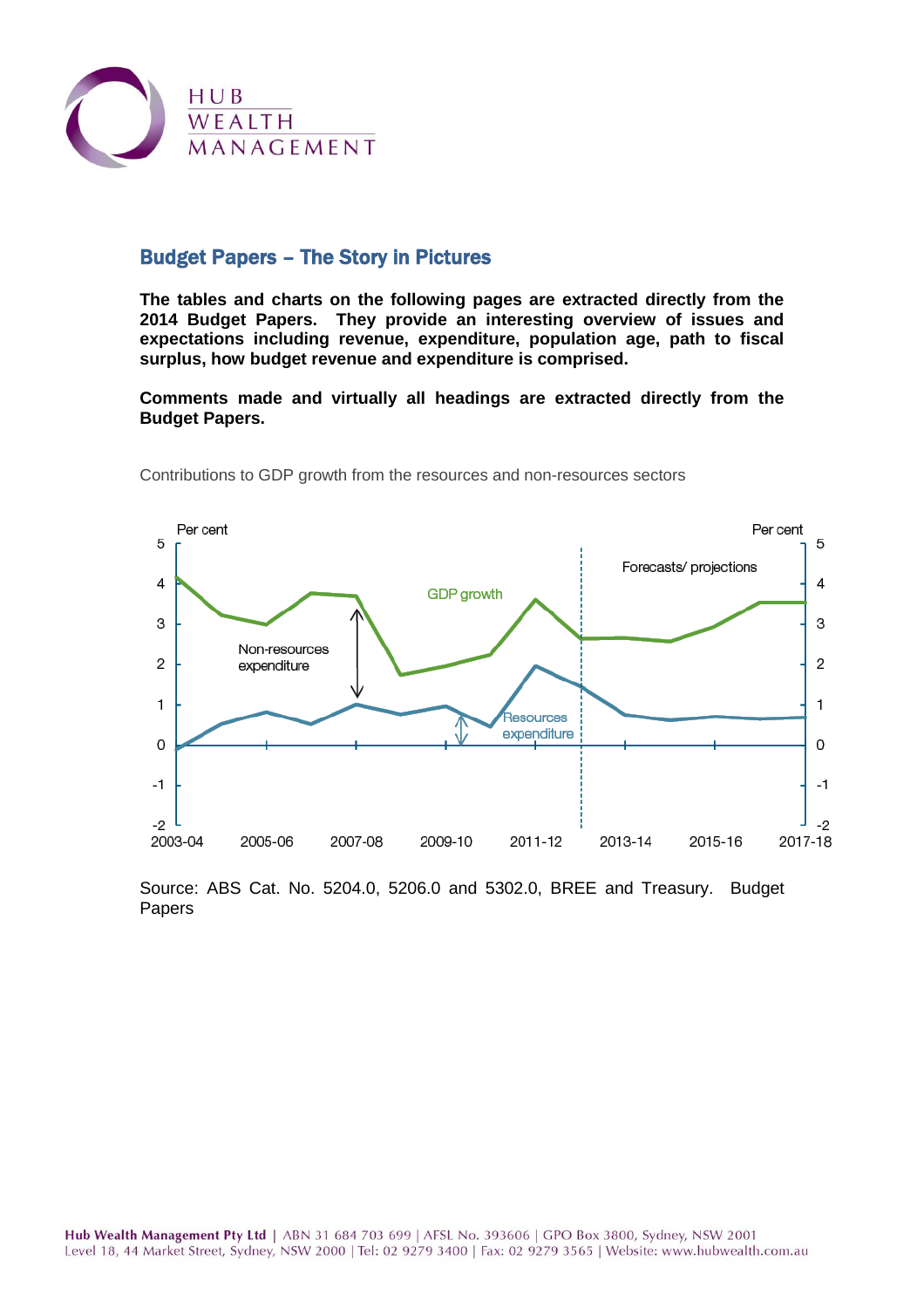

# Without action Australia has the fastest spending growth and third largest increase in net debt



Increase in spending growth 2012-18(a)<br>Per cent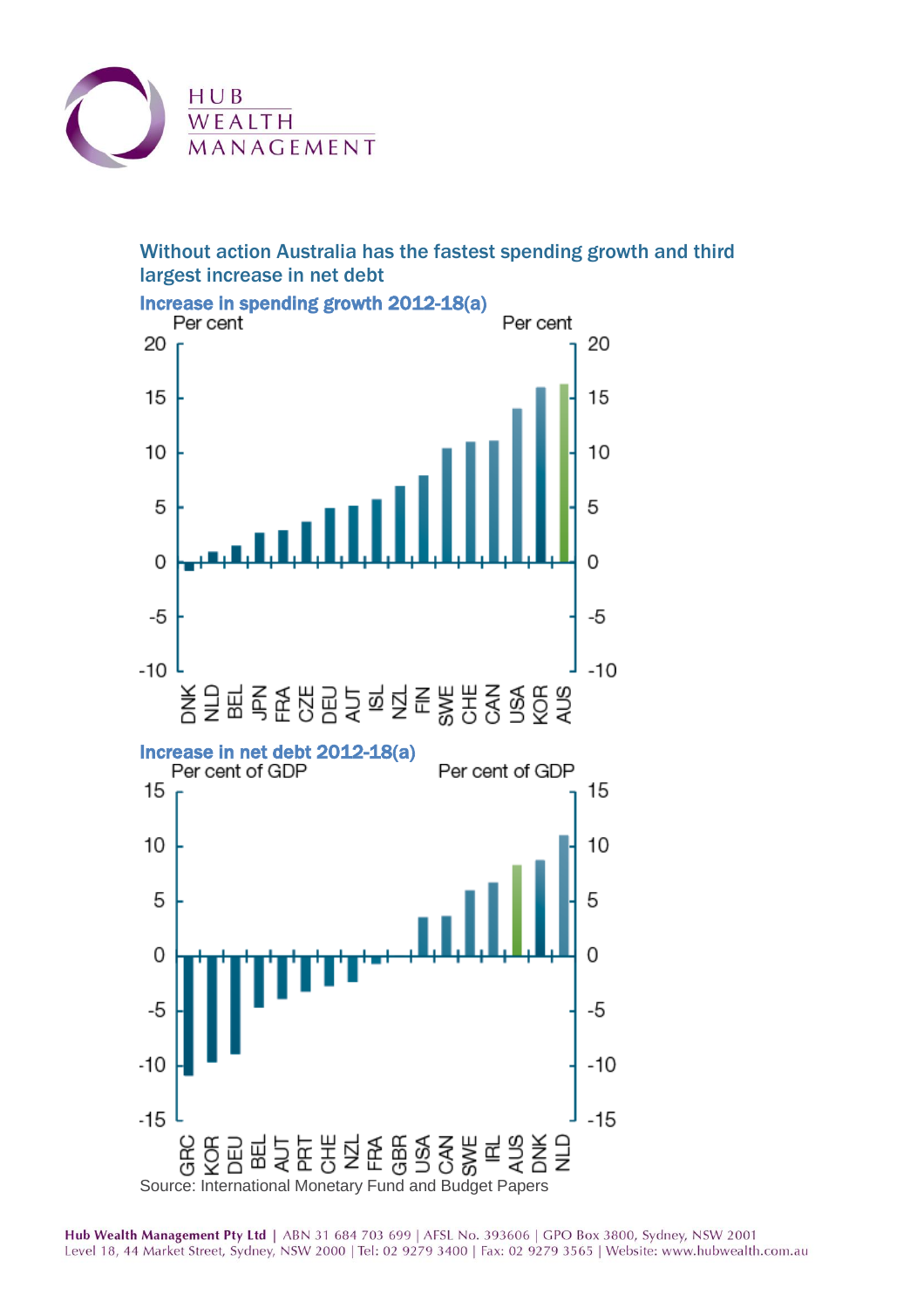

# A clear path to surplus





#### Note: The charts above show 2013-14 MYEFO projections as published. Budget Papers.

### Decreasing debt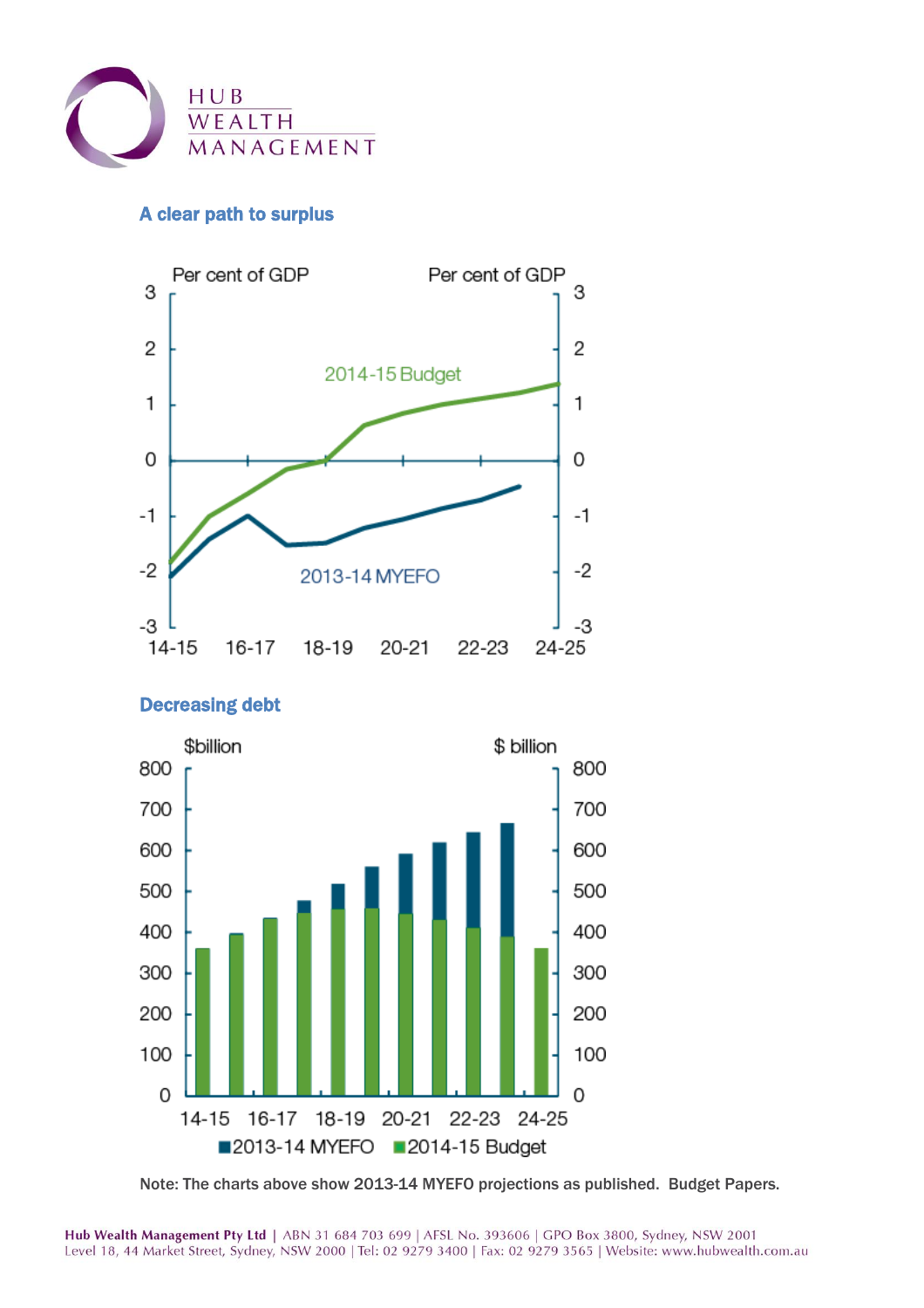

#### Average cash transfers



#### Average income tax paid



Note: Families are sorted into lower, middle and higher income groups based on their disposable income adjusted for family size.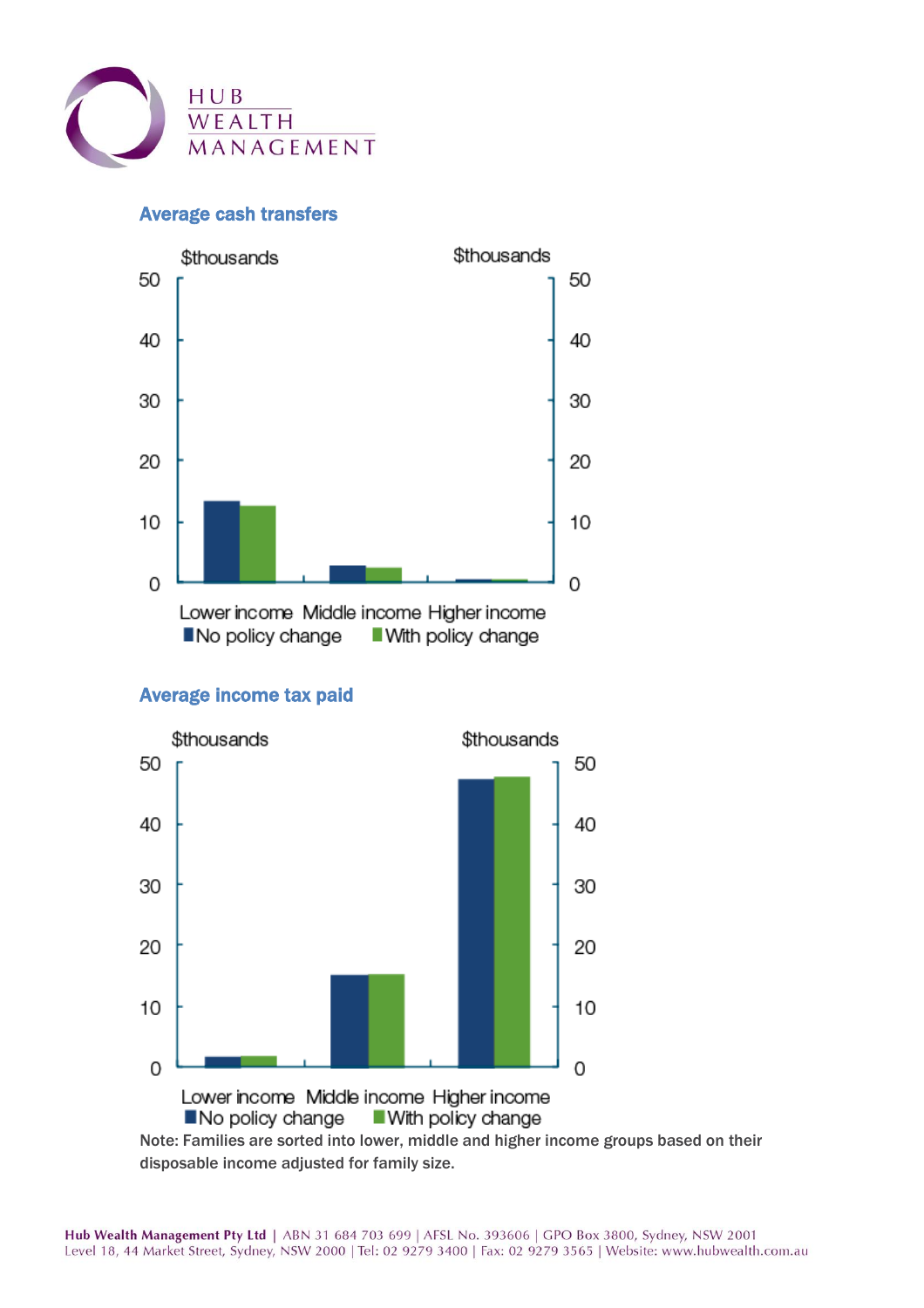

### Further reform

The changes in this Budget provide a platform to consider longer-term arrangements in the context of the White Paper on the Reform of the Federation and the White Paper on the Reform of Australia's Tax System.

The White Papers, to be completed by the end of 2015, will consider the spending and taxation roles and responsibilities of the different levels of government in Australia to ensure that, as far as possible, the States are sovereign in their own sphere.

### More sustainable spending arrangements for schools and public hospitals

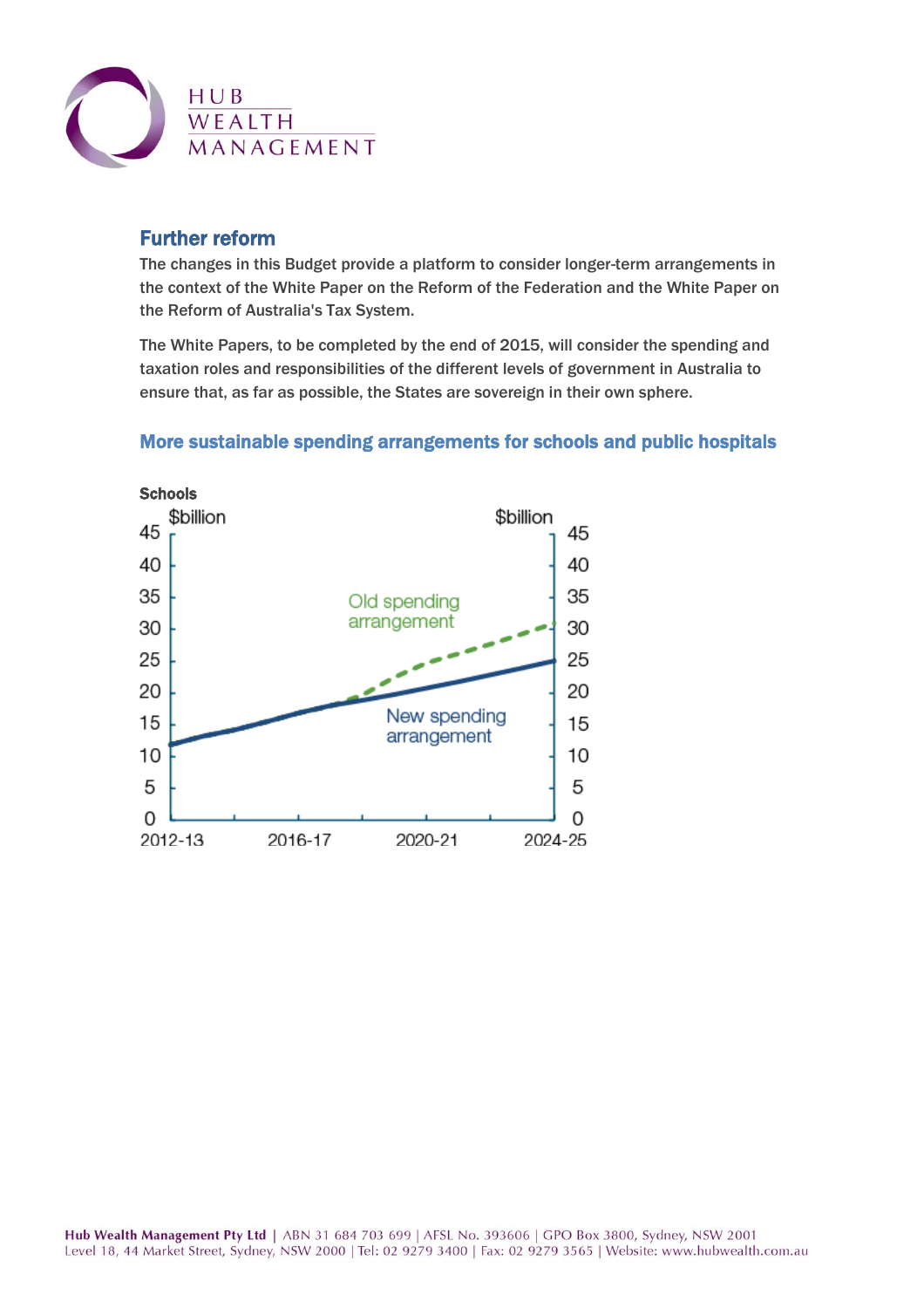



### The proportion of Australians 65 years and older is increasing

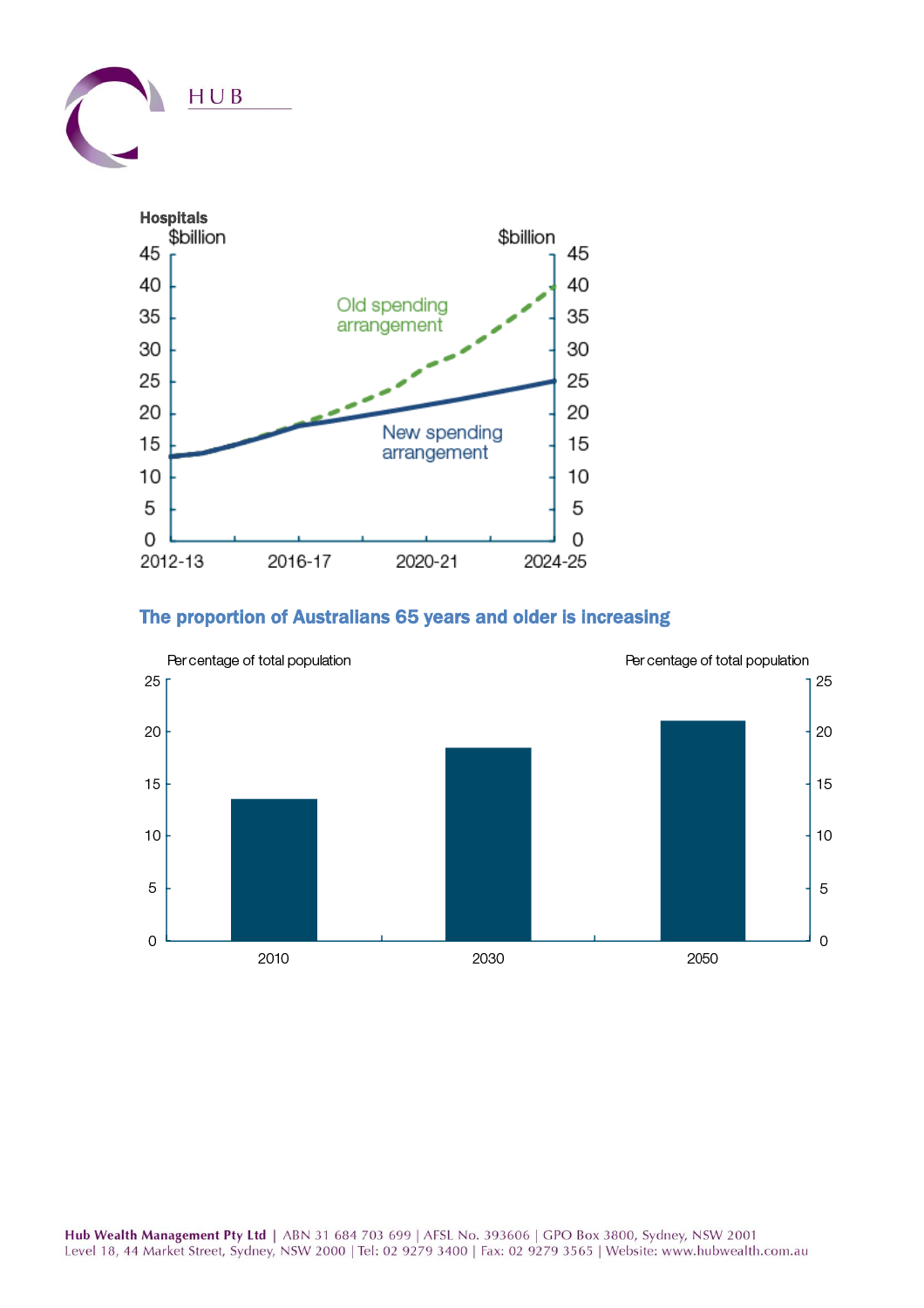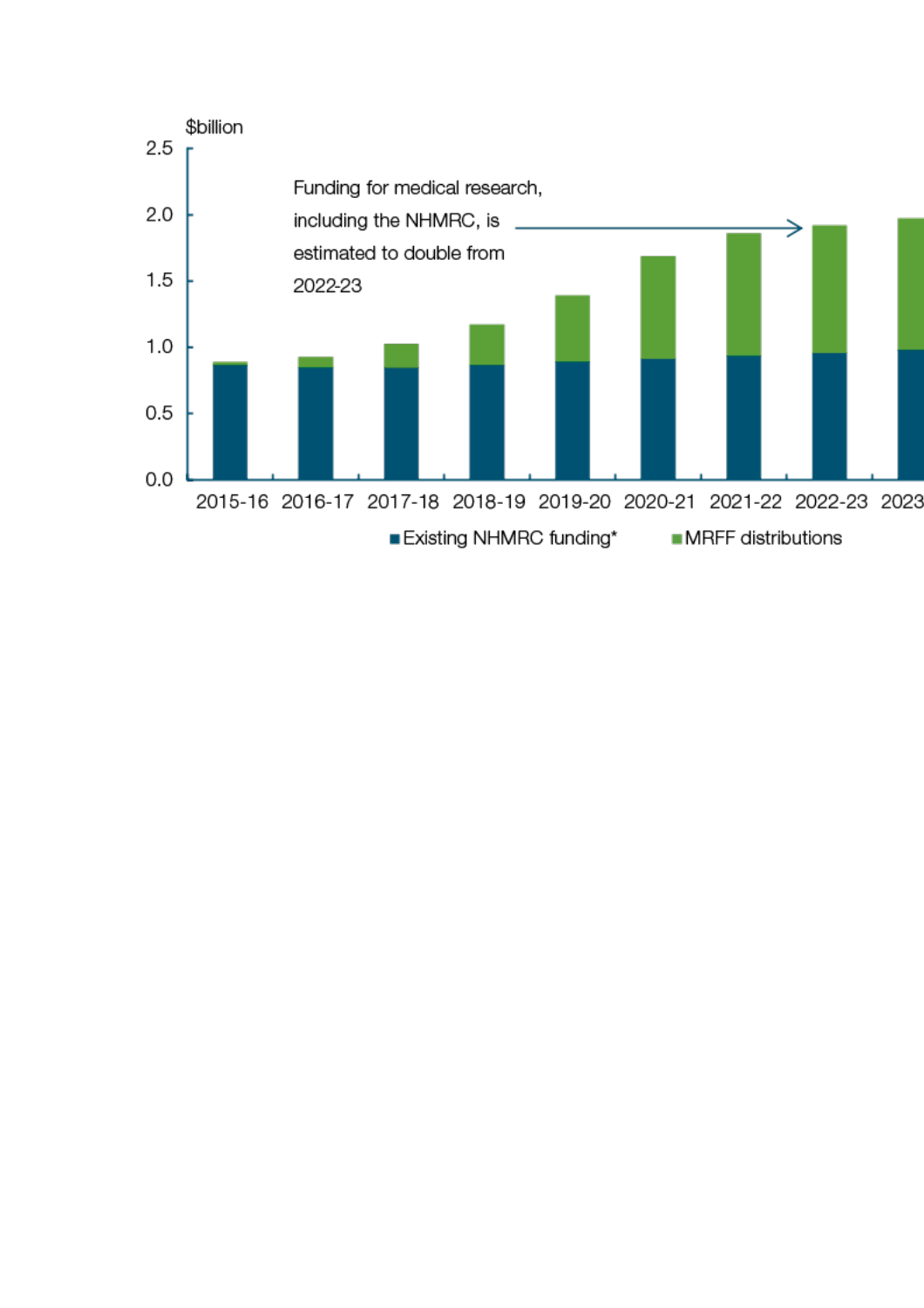

### Budget Income and Expense Summary Overview

| Education                       |                  |                |                |                    |                |                 |        |
|---------------------------------|------------------|----------------|----------------|--------------------|----------------|-----------------|--------|
| <b>Actual</b>                   | <b>Estimates</b> |                |                | <b>Projections</b> |                |                 |        |
| 2012-13<br>\$b                  | 2013-14<br>\$b   | 2014-15<br>\$b | 2015-16<br>\$b | 2016-17<br>\$b     | 2017-18<br>\$b | Total(a)<br>\$b |        |
| <b>Receipts</b>                 | 351.1            | 363.5          | 385.8          | 410.4              | 436.8          | 468.0           | 2,064  |
| Per cent of GDP                 | 23.1             | 23.0           | 23.6           | 24.0               | 24.4           | 24.9            |        |
| Payments (b)                    | 367.2            | 410.7          | 412.5          | 424.2              | 443.9          | 467.1           | 2,158  |
| Per cent of GDP                 | 24.1             | 25.9           | 25.3           | 24.8               | 24.7           | 24.8            |        |
| <b>Net Future Fund earnings</b> | 2.7              | 2.7            | 3.1            | 3.3                | 3.5            | 3.8             | 16     |
| Underlying cash balance(c)      | $-18.8$          | $-49.9$        | $-29.8$        | $-17.1$            | $-10.6$        | $-2.8$          | $-110$ |
| Per cent of GDP                 | $-1.2$           | $-3.1$         | $-1.8$         | $-1.0$             | $-0.6$         | $-0.2$          |        |
| <b>Revenue</b>                  | 360.2            | 374.3          | 391.3          | 419.6              | 449.8          | 480.4           | 2,115  |
| Per cent of GDP                 | 23.6             | 23.6           | 24.0           | 24.5               | 25.1           | 25.5            |        |
| <b>Expenses</b>                 | 382.6            | 415.3          | 414.8          | 431.1              | 453.8          | 475.4           | 2,190  |
| Per cent of GDP                 | 25.1             | 26.2           | 25.4           | 25.2               | 25.3           | 25.3            |        |
| <b>Net operating balance</b>    | $-22.5$          | $-41.0$        | $-23.5$        | $-11.5$            | $-4.0$         | 4.9             | $-75$  |
| Net capital investment          | 1.0              | 4.0            | 2.4            | 0.7                | 2.6            | 4.0             | 13     |
| <b>Fiscal balance</b>           | $-23.5$          | $-45.1$        | $-25.9$        | $-12.2$            | $-6.6$         | 1.0             | -88    |
| Per cent of GDP                 | $-1.5$           | $-2.8$         | $-1.6$         | $-0.7$             | $-0.4$         | 0.1             |        |
| <b>Memorandum item:</b>         |                  |                |                |                    |                |                 |        |
| <b>Headline cash balance</b>    | $-21.0$          | $-53.7$        | $-33.5$        | $-26.6$            | $-22.7$        | $-11.4$         | $-148$ |

(a) Total is equal to the sum of amounts from 2013-14 to 2017-18.

 (b) Equivalent to cash payments for operating activities, purchases of nonfinancial assets and net acquisition of assets under finance leases.

(c) Excludes net Future Fund earnings.